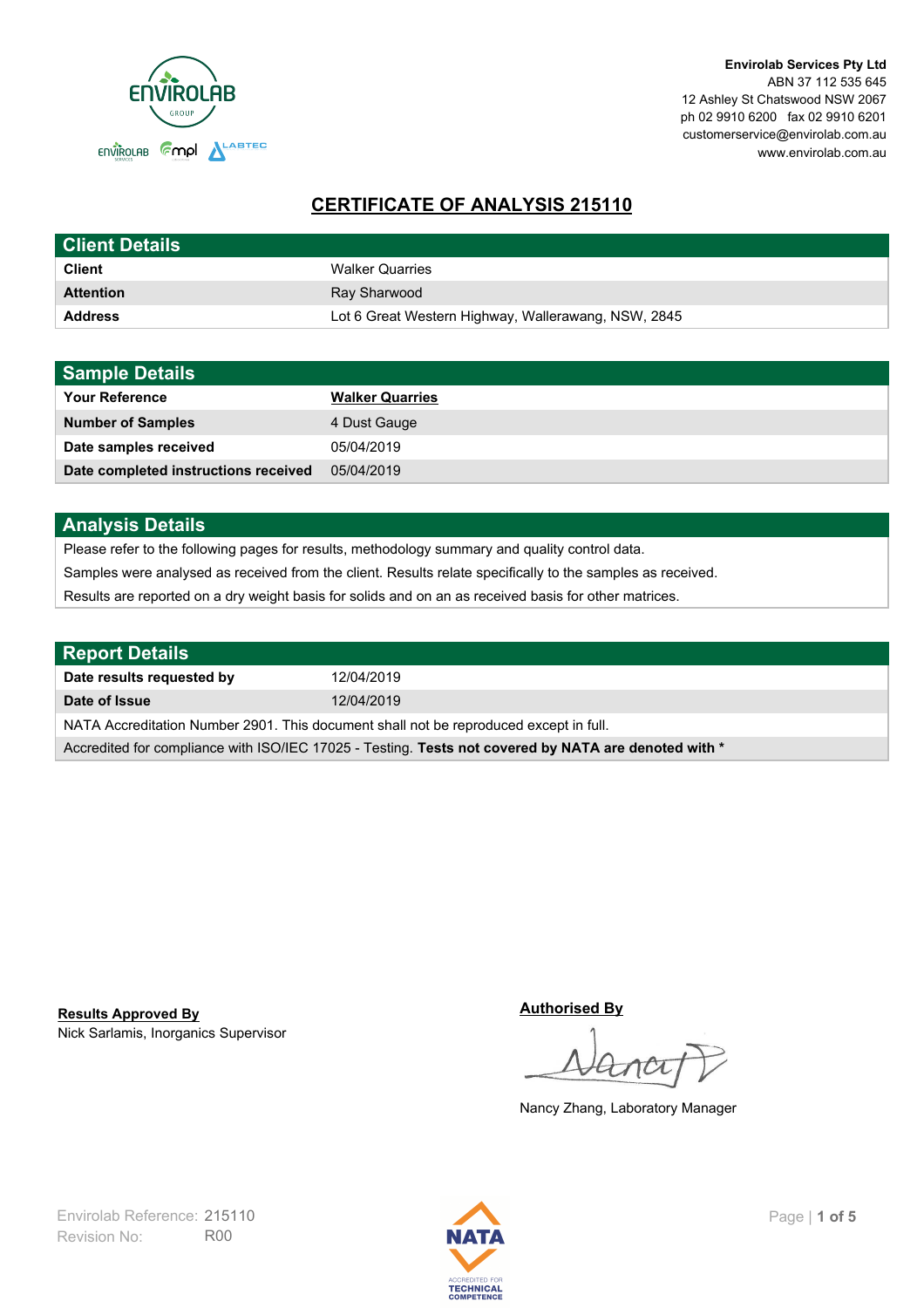#### **Client Reference: Walker Quarries**

| Dust Deposition AS 3580.10.1 |                          |                       |                       |                       |                       |
|------------------------------|--------------------------|-----------------------|-----------------------|-----------------------|-----------------------|
| <b>Our Reference</b>         |                          | 215110-1              | 215110-2              | 215110-3              | 215110-4              |
| <b>Your Reference</b>        | <b>UNITS</b>             | DG <sub>1</sub>       | DG <sub>2</sub>       | DG <sub>3</sub>       | DG4                   |
| Date Sampled                 |                          | 04/03/19-<br>03/04/19 | 04/03/19-<br>03/04/19 | 04/03/19-<br>03/04/19 | 04/03/19-<br>03/04/19 |
| Type of sample               |                          | <b>Dust Gauge</b>     | Dust Gauge            | Dust Gauge            | Dust Gauge            |
| Date Extracted               | $\overline{\phantom{a}}$ | 11/04/2019            | 11/04/2019            | 11/04/2019            | 11/04/2019            |
| Date analysed                | $\overline{\phantom{a}}$ | 11/04/2019            | 11/04/2019            | 11/04/2019            | 11/04/2019            |
| Dust Gauge Start Date        | $-$                      | 04/03/2019            | 04/03/2019            | 04/03/2019            | 04/03/2019            |
| Dust Gauge End Date          | $\overline{\phantom{m}}$ | 03/04/2019            | 03/04/2019            | 03/04/2019            | 03/04/2019            |
| Dust - No. of Days Collected | $-$                      | 31                    | 31                    | 31                    | 31                    |
| Insoluble Solids             | $g/m2$ /month            | 0.3                   | 3.0                   | 3.0                   | 0.8                   |
| Combustible Matter           | g/m <sup>2</sup> /month  | < 0.1                 | 0.2                   | 0.3                   | 0.2                   |
| Ash                          | g/m <sup>2</sup> /month  | 0.2                   | 2.7                   | 2.7                   | 0.6                   |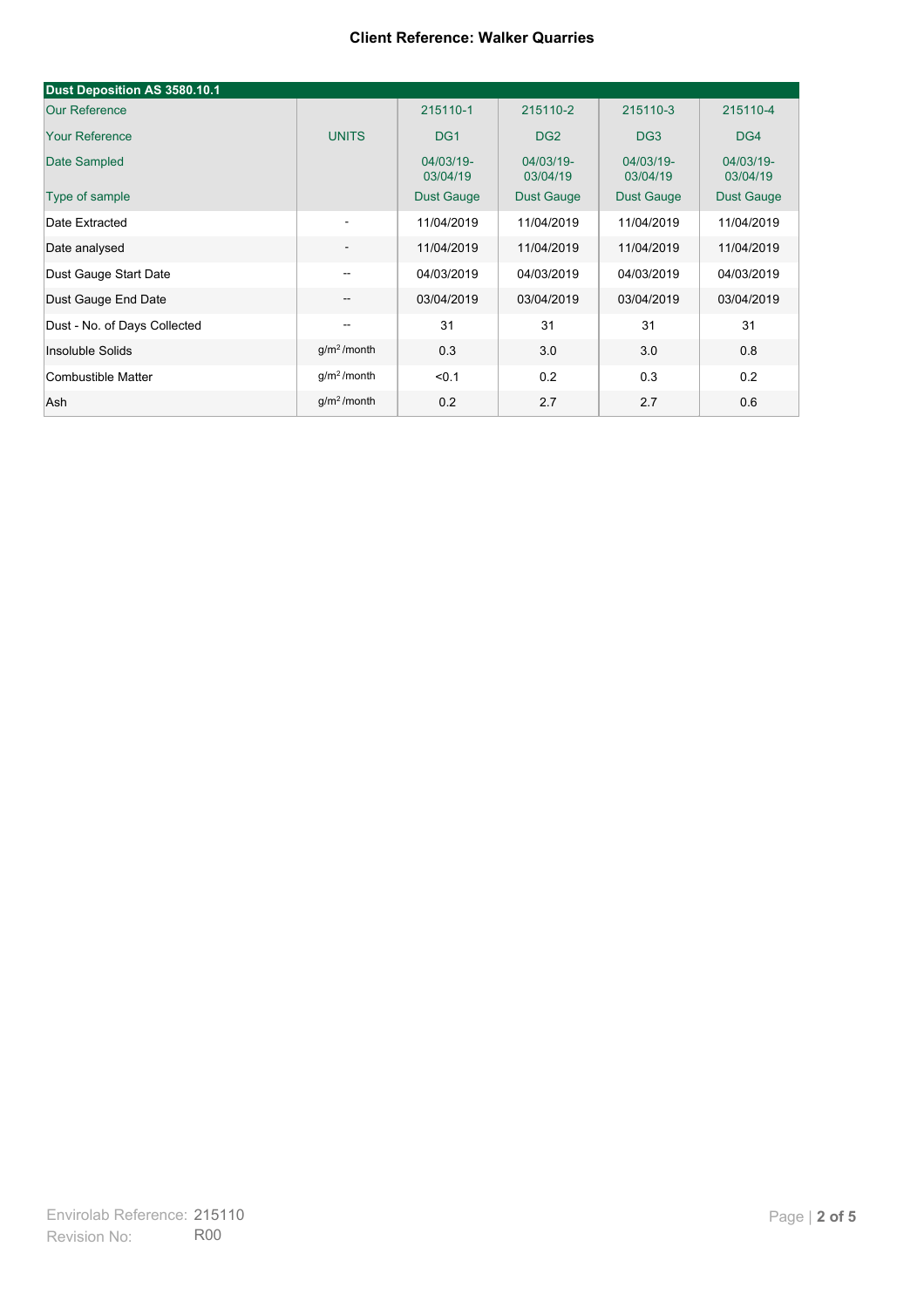### **Client Reference: Walker Quarries**

| <b>Method ID</b> | <b>Methodology Summary</b>                               |
|------------------|----------------------------------------------------------|
| AS 3580.10.1     | Analysis of dust gauges by AS 3580.10.1 (analysis only). |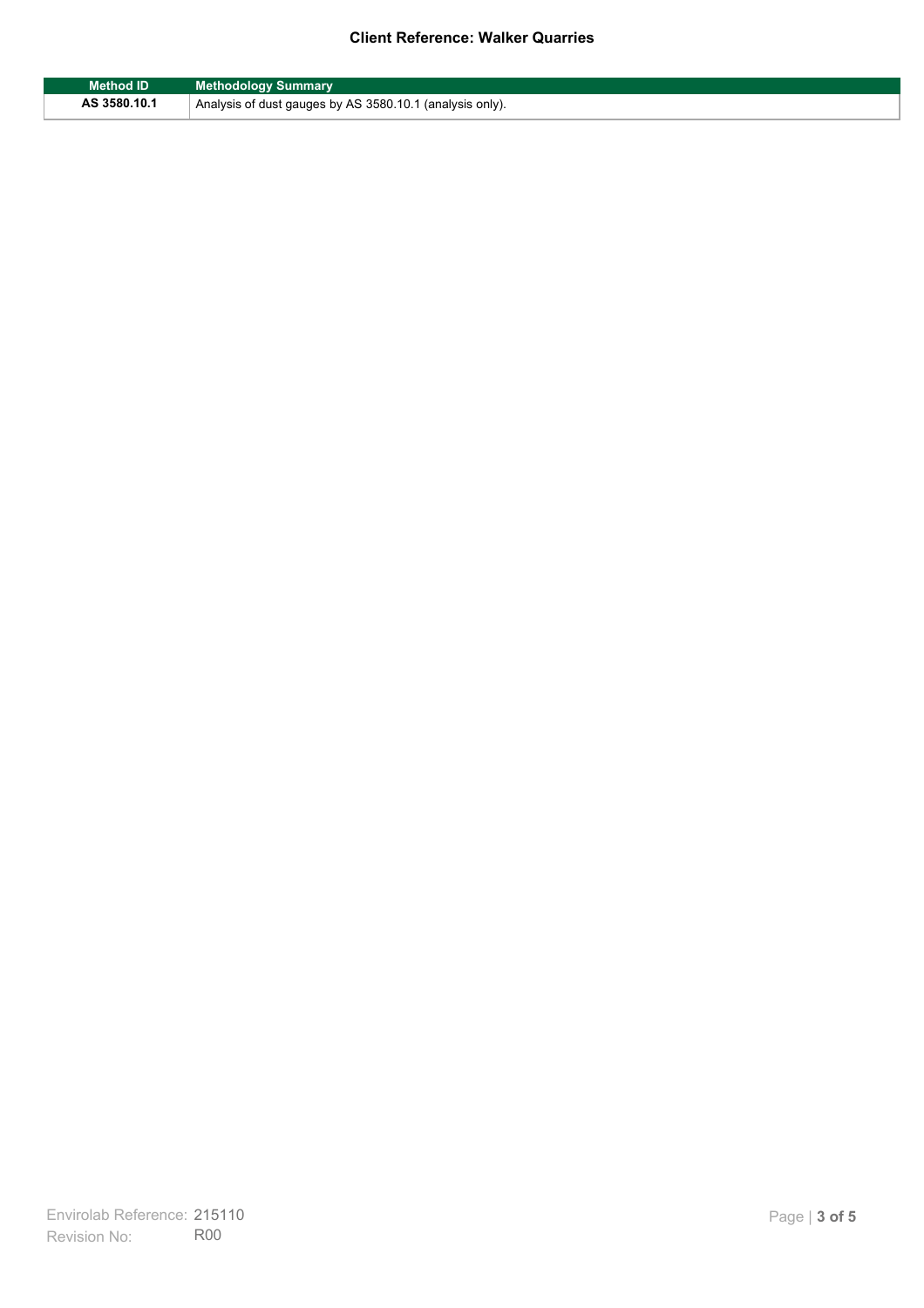### **Client Reference: Walker Quarries**

| <b>Result Definitions</b> |                                                  |
|---------------------------|--------------------------------------------------|
| <b>NT</b>                 | Not tested                                       |
| <b>NA</b>                 | Test not required                                |
| <b>INS</b>                | Insufficient sample for this test                |
| <b>PQL</b>                | <b>Practical Quantitation Limit</b>              |
| $\prec$                   | Less than                                        |
| $\geq$                    | Greater than                                     |
| <b>RPD</b>                | <b>Relative Percent Difference</b>               |
| <b>LCS</b>                | Laboratory Control Sample                        |
| <b>NS</b>                 | Not specified                                    |
| <b>NEPM</b>               | <b>National Environmental Protection Measure</b> |
| <b>NR</b>                 | Not Reported                                     |

| <b>Quality Control Definitions</b>                                                                                                                                                                                                                      |                                                                                                                                                                                                                                        |
|---------------------------------------------------------------------------------------------------------------------------------------------------------------------------------------------------------------------------------------------------------|----------------------------------------------------------------------------------------------------------------------------------------------------------------------------------------------------------------------------------------|
| <b>Blank</b>                                                                                                                                                                                                                                            | This is the component of the analytical signal which is not derived from the sample but from reagents,<br>glassware etc, can be determined by processing solvents and reagents in exactly the same manner as for<br>samples.           |
| <b>Duplicate</b>                                                                                                                                                                                                                                        | This is the complete duplicate analysis of a sample from the process batch. If possible, the sample selected<br>should be one where the analyte concentration is easily measurable.                                                    |
| <b>Matrix Spike</b>                                                                                                                                                                                                                                     | A portion of the sample is spiked with a known concentration of target analyte. The purpose of the matrix spike<br>is to monitor the performance of the analytical method used and to determine whether matrix interferences<br>exist. |
| <b>LCS (Laboratory</b><br><b>Control Sample)</b>                                                                                                                                                                                                        | This comprises either a standard reference material or a control matrix (such as a blank sand or water) fortified<br>with analytes representative of the analyte class. It is simply a check sample.                                   |
| <b>Surrogate Spike</b>                                                                                                                                                                                                                                  | Surrogates are known additions to each sample, blank, matrix spike and LCS in a batch, of compounds which<br>are similar to the analyte of interest, however are not expected to be found in real samples.                             |
| Australian Drinking Water Guidelines recommend that Thermotolerant Coliform, Faecal Enterococci, & E.Coli levels are less than<br>1cfu/100mL. The recommended maximums are taken from "Australian Drinking Water Guidelines", published by NHMRC & ARMC |                                                                                                                                                                                                                                        |

2011.